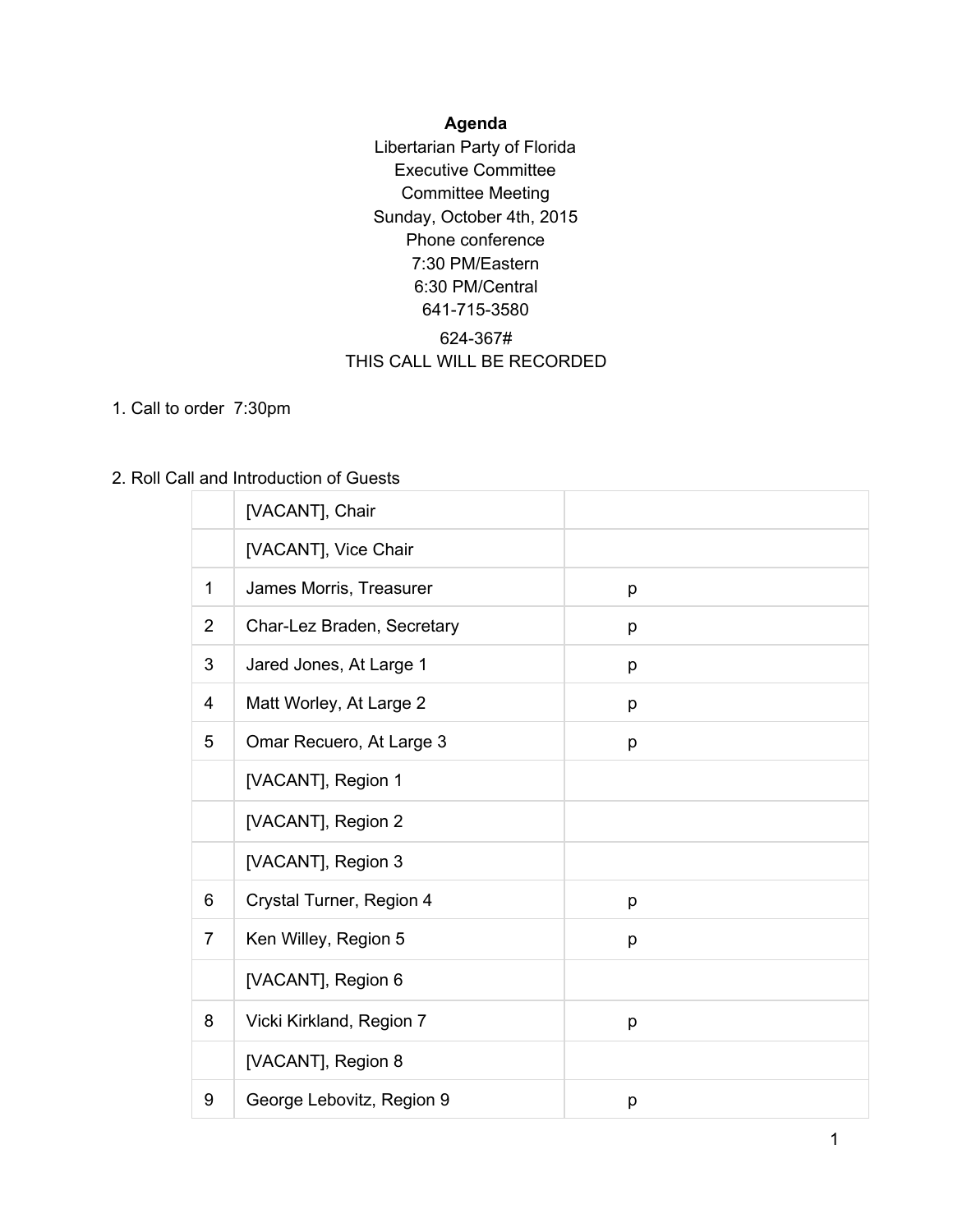| 10 | Denise Smith, Region 10          | р |  |
|----|----------------------------------|---|--|
| 11 | Martin Sullivan, Region 11       | p |  |
| 12 | Dawn Drellos-Thompson, Region 12 | р |  |
| 13 | Karl Dickey, Region 13           | р |  |
| 14 | Steven Nekhaila, Region 14       | р |  |

Invited Guests:

- Zachary Elijah Proscia Silva
- Augustus Invictus

3. Determination of Quorum reached

4. Approval of Agenda vicki kirlnd unanimous

5. Approval of Minutes of the September 6th, 2015 meeting as posted james morris unanimous

## 6. Officers Reports or Comments

- a. Secretary's Report: Char-Lez Braden
- b. Treasurer's Report: James Morris
- c. Vice-Chair Report: Lynn House
- d. Chair Report: Adrian Wyllie
	- Motion to accept Jared Grifoni's resignation from LPF Rules Committee and LPF Platform Committee
	- Motion to accept Adrian Wyllie resignation from LPF chair
	- Motion to accept Lynn House resignation from LPF Vice chair
	- Motion to accept Pete Blome resignation from LPF Region 1
	- Motion to accept JD Pierce resignation from LPF Region 8

accepted without objection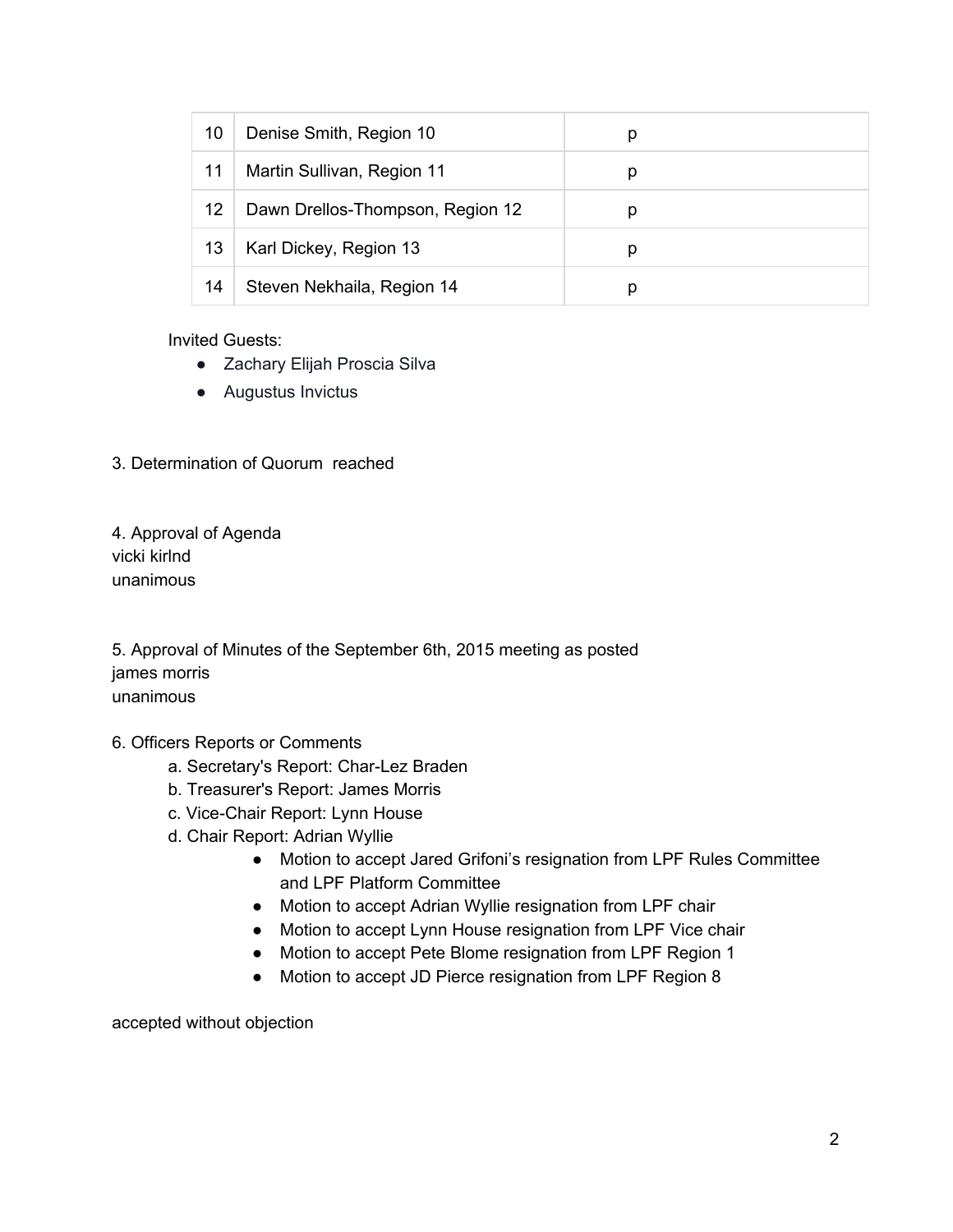#### 9. LNC Report: Vicki Kirkland

#### 10. Unfinished Business None

#### 11. New Business

**Motion:** 356 **By:** James Morris (For the communication committee) **Text:** Remove the Solutions Facebook Group, officially known as 'Libertarian Solutions for Florida'. [SEE ADDENDUM B]

## vicki

Relinquish the Solutions Facebook Group, officially known as 'Libertarian Solutions for Florida' to Lynn House with the ability to add LPF members as she sees fit with the requirement that it not be identified with the LPF directly.

Steve N. moves to move this discussion to email 2nd Jared J.

unanimous

## **Motion:** 357

**By:** James Morris (For the communication committee)

**Text:** Rename Facebook group 'Libertarian Party of Florida' to 'Florida Libertarians',

relinquish control. [SEE ADDENDUM C]

omar seconds

unimous

#### **Motion**: 359

**By**: Vicki Kirkland

**Text**: Motion to appoint Zachary Elijah Proscia Silva LPF Rep to the National Platform Committee.

2nd james

unanmous

**Motion**: 360 **By**: Steven Nekhaila **Text**: [SEE ADDENDUM A]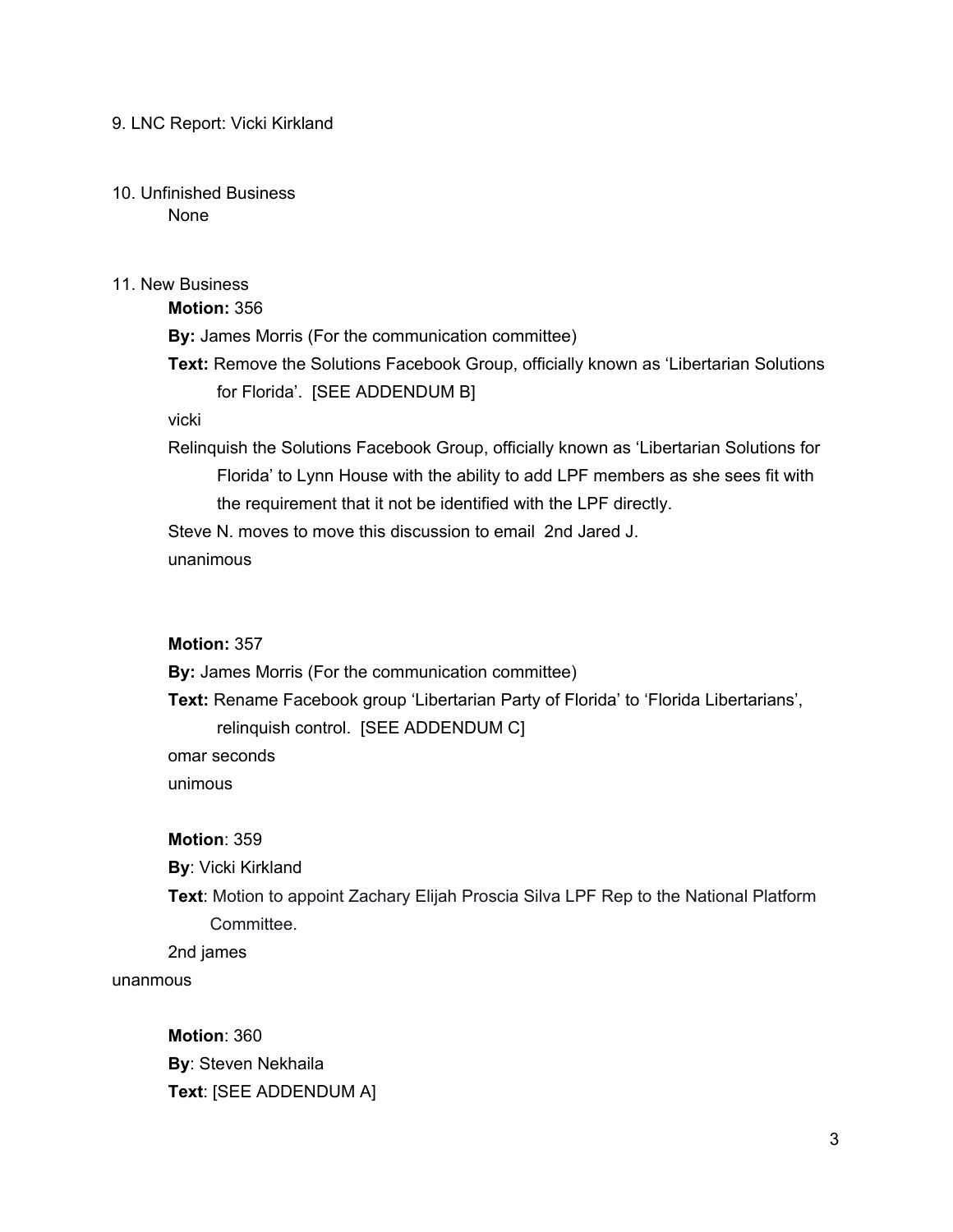omar unanimous nay failed Omar abst

#### **Motion**: 361

#### **By**: James Morris

**Text**: Section 4a. The Treasurer shall account for the amount due and disperse the affiliate's share quarterly, but only if the accumulated amount is \$50 or more. This revenue sharing shall not apply to contributions made for a specific purpose.

(1). If the collected, accumulated share for an unaffiliated county exceeds \$50.00, the Executive Committee shall have the authority to approve utilization of funds in excess of the \$50 minimum for affiliate formation and promotion purposes in the specific unaffiliated county from where the funds were drawn.

(2) The Executive Committee shall not authorize any expenditure that would reduce the collected, accumulated unaffiliated county funds below \$50.00 for any specific county.

matt worley

#### **Motion**: 362

**By**: Martin Sullivan

**Text**: I move under Section 6 to suspend the membership of Augustus Sol Invictus for violating the NAP pledge with his repeated calls for civil war.

Matt worley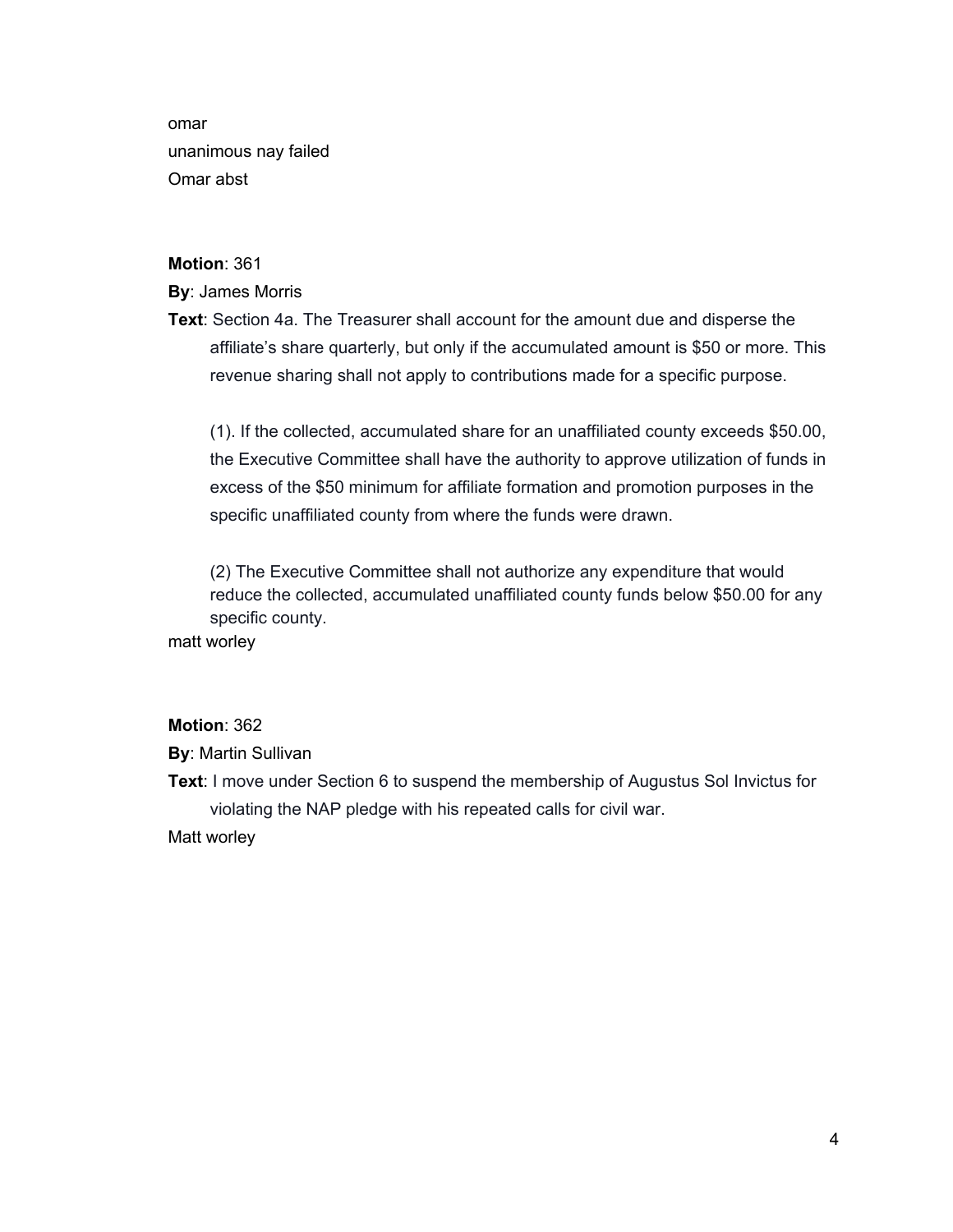**Motion**: 363

**By**: Martin Sullivan

- **Text**: I move that the Executive Committee condemn Augustus Invictus for his repeated calls for war and aggression. It is clear that Augustus Invictus does not represent the core principles of Libertarianism as embodied in the Non-Aggression Principle. Should the motion pass, it will authorize the chair (or someone appointed by the Chair under Article VIII Section 2. In the standing rules) to speak to the media regarding the choice to condemn Augustus Invictus.
- (A) include a strong single or series of press release that condemns the content of Mr Invictus campaign but not to specify that we do or don't support him. He has not attempted to became a certified candidate through our vetting process. To reiterate that things such as war is not in our platform, that we seek peaceful resolution to conflicts. And to reiterate that we as a party cannot legally control who runs for partisan office in Florida as a Libertarian.

Also, to be included in this statement anything else that does not reflect our platform from his campaign and not hearsay.

(B) The chair will be authorized to speak out against these matters and should limit direct comments about Mr Invictus to the content of his campaign and how some aspects of it do not reflect our platform.

matt worley

12. The next meeting will be on November 1st, 2015

13. Adjourn matt 10:02 pm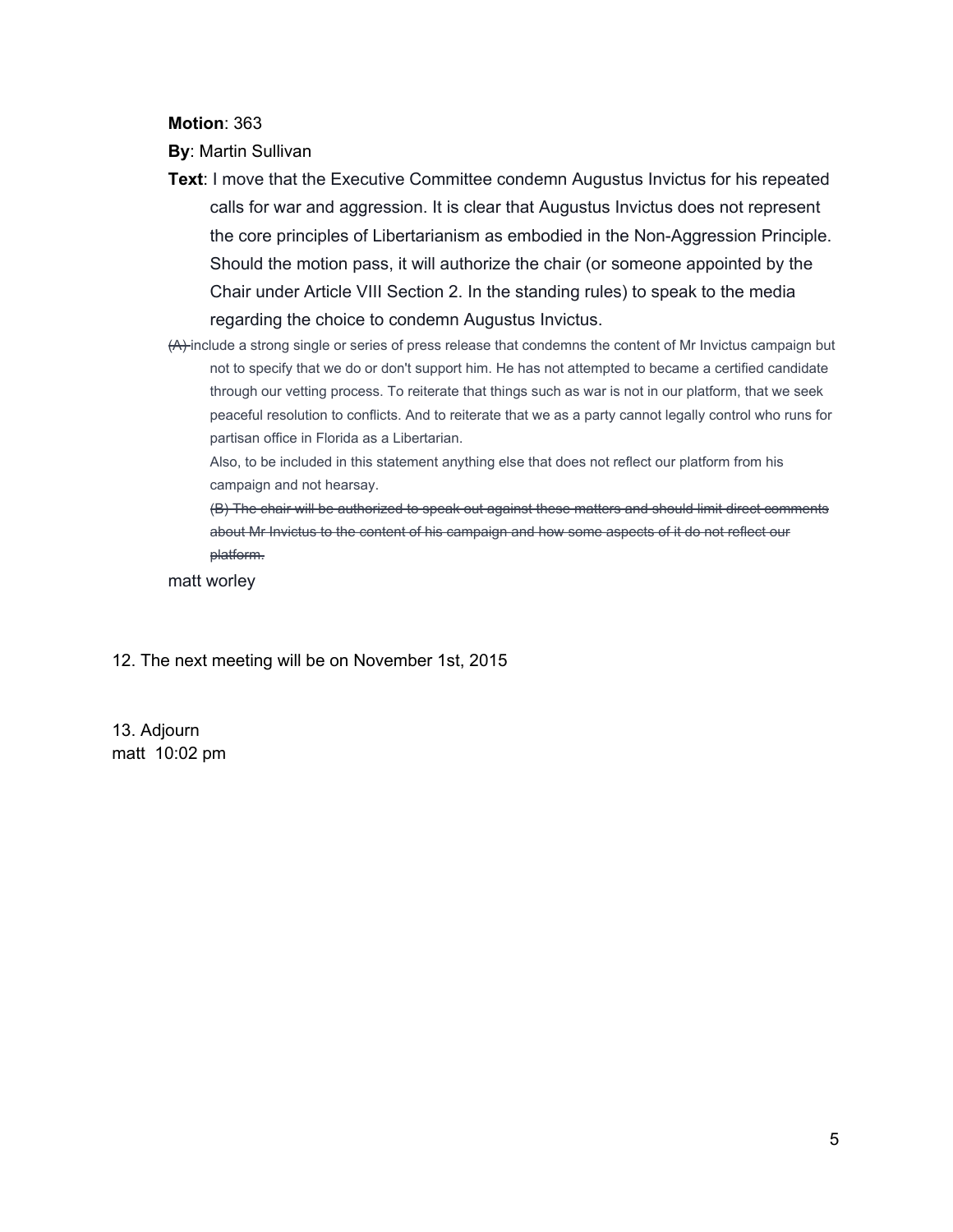#### **ADDENDUM A**

Motion to support the All Voters Vote in Top Two Primary Elections for Congress, State Legislature, Governor, and Cabinet Amendment.

Whereas the Libertarian Party of Florida recognizes the importance of Libertarian candidates receiving fair representation and exposure on the ballots;

whereas, the Libertarian Party of Florida is dedicated to putting an end to Florida's two party stranglehold on the ballots and ensuring third party presence in the primary elections;

whereas; the Libertarian Party of Florida recognizes the value in accepting votes from all voters, despite political affiliation of the registered voter or their selected candidate;

whereas, the All Voters Vote amendment would do away with general elections in the State of Florida on the Congressional, State Legislative, Governor and Cabinet levels, as well as allow voters to vote for candidates not members of their registered political party. In respect to the Legislative, Governor and Cabinet levels, a primary election will be held and the majority leader will be elected directly to office. In respect to the Congressional level, a primary election will be held, and the top two majority candidates will move on to a general election despite their political party; if in the future on a Federal level the law allows for general elections to be omitted in favor of majority rule primary elections then that shall go into effect. Similar amendments have already been passed in Washington, Louisiana and Nebraska as well as being on the ballot in Arkansas for 2016. The All Voters Vote amendment effectively allows all candidates equal visibility on the ballot by waiving the top two candidates in favor for a majority vote in a primary election including all candidates. By including all candidates in the process, voters are more open to hearing what their prospective representatives have to say, opening up the discussion for Libertarian candidates to an audience more receptive to their message. As the two major parties become more moderate, independents are polarized and younger voters continue to reject the two party system, the All Voters Vote initiative allows voters to express their vote without having to cater to the top two candidates allotted to them by the two party system. There is currently a push to pass similar amendments in several States including South Dakota, New Mexico, Oklahoma, Illinois, Maine, Alaska, Colorado and Nevada — in addition to Florida.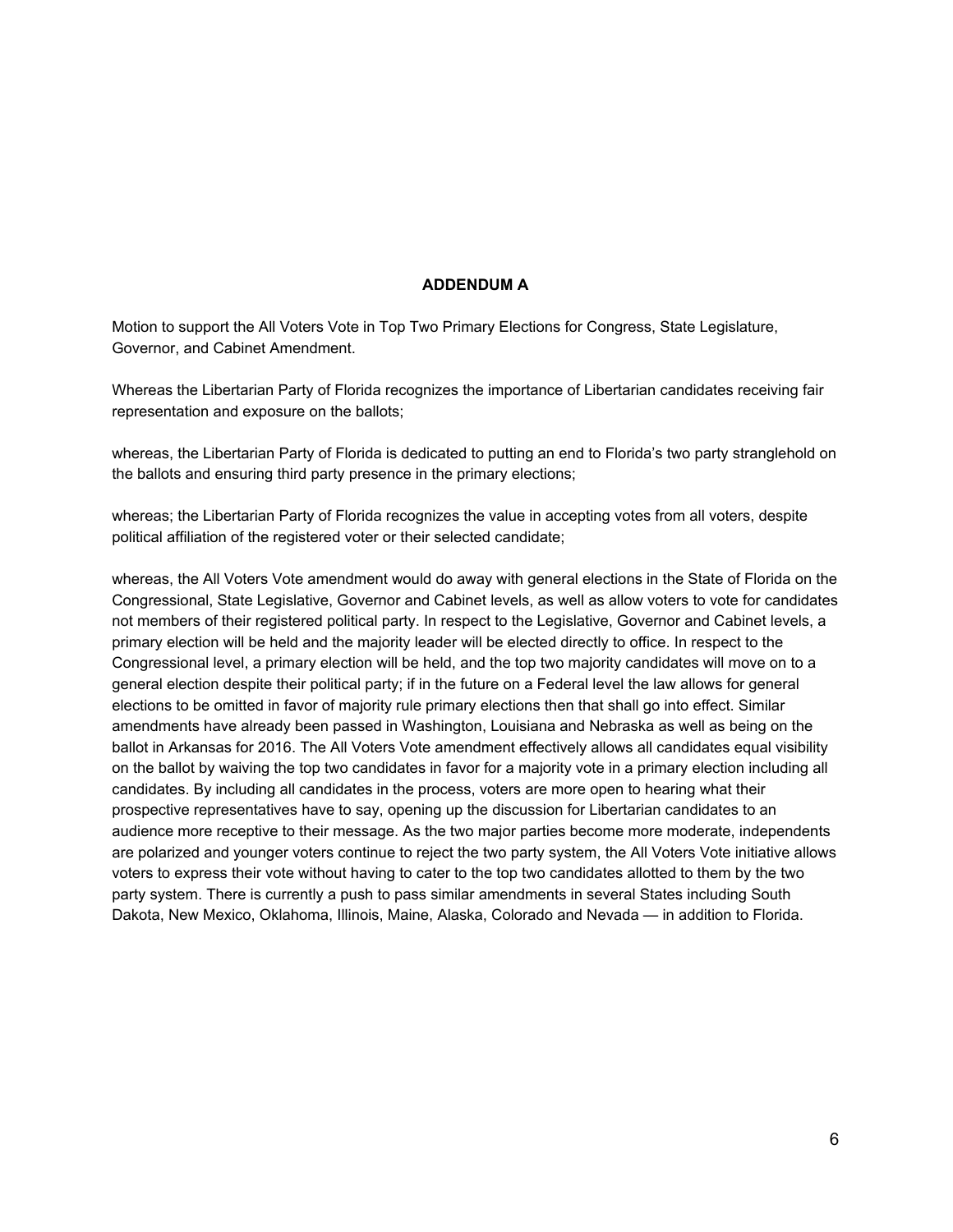#### **ADDENDUM B**

## **Motion: Removal of 'Solutions' Facebook group**

**Action**: Remove the Solutions Facebook Group, officially known as 'Libertarian Solutions for Florida'.

**Purpose**: To streamline member communications and discussions

**Why**: The group is not an effective way to communicate to members, nor is it a positive atmosphere to discuss Libertarian solutions for the state of Florida. The solutions group has become a place mostly for commentary on articles with arguing mixed in + a severe lack of action. Administering the group takes time away from the communications committee members whom could be working on other tasks. It is important to note that this group has been toxic and has been building negative energy for weeks, possibly months. Members joining and onboarding are turned off by the negativity. It has become a branding problem. Additionally, many members also refuse to join Facebook and we are in fact alienating them by only communicating on Facebook.

#### **So, how will we officially communicate with members moving forward?**

We can communicate with members through the following official channels:

- LPF.org Website
- LPF Facebook fan page
- LPF Twitter
- LPF E-blast
- LPF Newsletter

#### **How can we have individual discussions with members?**

We can have direct discussions with members on our Slack chat platform. Members may sign up at [https://lpf.org/chat.](https://lpf.org/chat) Members may then join their county channel, or other subject specific channel. Slack is a discussions platform that can be integrated with many API's. Please see the following screen shots to get an idea of how Slack works.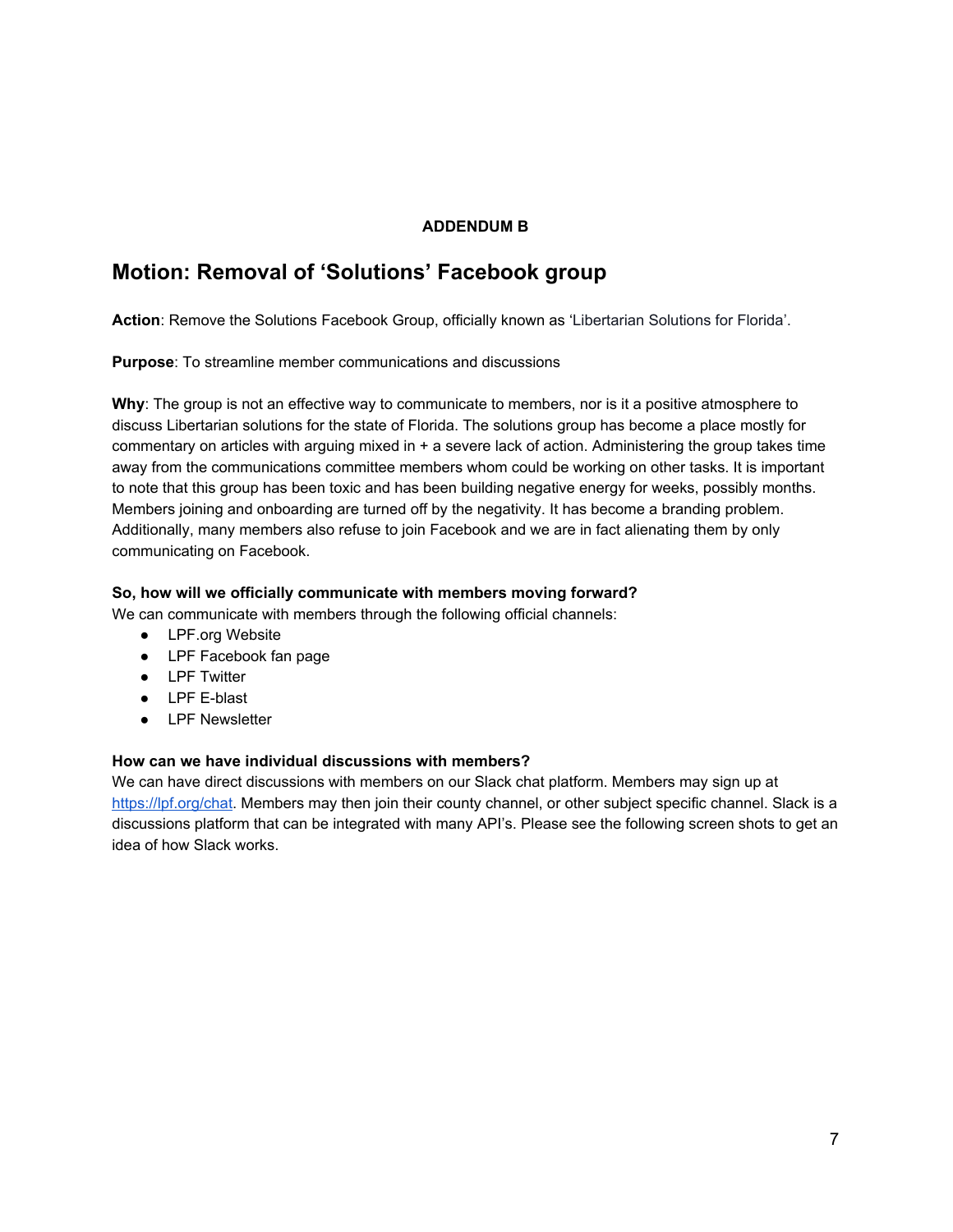| Libertarian Party $\sqrt{ }$<br>Alison Foxall                                                             | ##fl-lpf-general v Libertarian chat in the state of Florida<br>⋒<br>231                                                                                                                                                                      | $\circledcirc$<br>Q Search<br>☆                                                                                                                                                          |                    |
|-----------------------------------------------------------------------------------------------------------|----------------------------------------------------------------------------------------------------------------------------------------------------------------------------------------------------------------------------------------------|------------------------------------------------------------------------------------------------------------------------------------------------------------------------------------------|--------------------|
| <b>* STARRED</b><br># fl-lpf-general                                                                      | Today<br>James Chipman 10:20 PM<br>Hello Evervone.                                                                                                                                                                                           | Channel Info                                                                                                                                                                             |                    |
| # Ipsarasota<br>· James McHugh                                                                            | Alison Foxall 10:21 PM<br>Welcome @jmorris1@deana@vincenthannah @james_chipman!                                                                                                                                                              | About This Channel<br>(i)                                                                                                                                                                |                    |
| <b>A</b> communications                                                                                   | and welcome @jdpierce !<br>instant chat = awesome                                                                                                                                                                                            | $\frac{1}{2}$ 1 Pinned Item                                                                                                                                                              |                    |
| $\bigoplus$<br><b>CHANNELS</b><br># firearms<br>#fl-elections<br># fl-legislative-2016<br>#foreign-policy | Feel free to join your county channel for everyone that is @here! for example, I'm in<br>#Ipsarasota (edited)<br>#Ipbroward is the most active currently<br>Hey @vincenthannah, any interest in being apart of the communications committee? | <b>Alison Foxall</b> Sept 12th<br>Reminder: The Communications<br>Committee of the LPF hosts open<br>office hours on Monday from 3pm-<br>5pm and Wednesday from 8pm-<br>10 <sub>nm</sub> |                    |
| # libertarianism<br># Ipbroward<br># Iphillsborough<br>#Ipmanatee                                         | James Chipman 10:26 PM<br>Thank you, i have join Duval, lonely there.<br>vincenthannah 10:26 PM                                                                                                                                              | 8 5/31 Members                                                                                                                                                                           |                    |
| # Ippasco<br># Ippinellas                                                                                 | Sure, I'd be happy to help where I can<br><b>ug</b> <sub>1</sub>                                                                                                                                                                             | Alison Foxall                                                                                                                                                                            |                    |
| # Ippolk<br>president-2016                                                                                | Alison Foxall 10:26 PM<br>@james_chipman: tell the Duval folks to join Slack and enter your channel.                                                                                                                                         | James McHugh<br>Jon-luc Tesky                                                                                                                                                            |                    |
| # solutions<br># unrelated<br>+60 More                                                                    | Alison Foxall 10:35 PM<br>#firearms is an interesting channel to note                                                                                                                                                                        | Matt Wild<br>Omar <sub>R</sub>                                                                                                                                                           |                    |
| $\bigoplus$<br><b>DIRECT MESSAGES</b>                                                                     | Alison Foxall 11:15 PM<br>set the channel topic: Libertarian chat in the state of Florida                                                                                                                                                    | Alex Snitker<br>Alex Vidal                                                                                                                                                               | $\circ$<br>$\circ$ |
| $\overline{\Xi\Omega}$                                                                                    | $\odot$<br>$+$                                                                                                                                                                                                                               | $\Box$ andy.burns<br>Anthony DiPierro                                                                                                                                                    | $\circ$<br>$\circ$ |

*Note: this image depicts the main #fl-lpf-general channel, a default channel that everyone joins when they sign up.*

| Libertarian Party $\sqrt{ }$<br>Alison Foxall                                      | #Ipbroward $\cdot$<br>87                                                                                                                                                                                                     | $\circledcirc$<br>Q Search                                                                                                                  | ☆<br>$\cdots$      |
|------------------------------------------------------------------------------------|------------------------------------------------------------------------------------------------------------------------------------------------------------------------------------------------------------------------------|---------------------------------------------------------------------------------------------------------------------------------------------|--------------------|
| <b>*STARRED</b>                                                                    | September 23rd<br>so often but that's safer IMO                                                                                                                                                                              | Channel Info                                                                                                                                | ×                  |
| # fl-lpf-general<br># Ipsarasota<br><b>James McHugh</b><br>(2)<br>A communications | <b>William Copps</b> 4:46 PM<br>48<br>What kind of messages from here? Summaries of conversations or just messages about<br>being invited to channels and such?                                                              | About This Channel                                                                                                                          |                    |
| $\bigoplus$<br><b>CHANNELS</b><br>$#$ firearms<br>#fl-elections                    | <b>Alison Foxall</b> 5:59 PM<br>$\mathcal{A}$<br>Some people will have email notifications to alert them when they were mentioned. The<br>message will usually be referenced in the email.                                   | $\frac{1}{2}$ 1 Pinned Item<br><b>William Copps</b> Sept 8th<br>The Broward affiliate meetings are                                          |                    |
| #fl-legislative-2016<br># foreign-policy<br># libertarianism                       | September 24th<br><b>William Copps</b> 1:12 AM<br>Ahh, gotcha                                                                                                                                                                | held the third Thursday of every<br>month. The next meeting will be:<br>October 15th, 2015 at The Church<br>of Perpetual Life located here: |                    |
| # lpbroward<br># Iphillsborough<br># Ipmanatee                                     | Omar R 8:55 AM<br>think MR Robot and why they met IRL                                                                                                                                                                        | 2 2/7 Members                                                                                                                               |                    |
| # Ippasco<br># Ippinellas                                                          | September 28th                                                                                                                                                                                                               | Alison Foxall                                                                                                                               |                    |
| # Ippolk<br># president-2016<br># solutions                                        | <b>William Copps</b> 12:43 AM<br>Well, for now, this is still pretty secure. I'm sure those email notifications can be turned<br>off through some settings. I haven't explored it yet but still. On another note, I found my | Omar R<br>Alex Vidal<br><b>Bill White</b>                                                                                                   | $\circ$<br>$\circ$ |
| # unrelated<br>+60 More                                                            | open source version of the app for linux. = D                                                                                                                                                                                | David Wiseberg                                                                                                                              | $\circ$            |
|                                                                                    | <b>Ipbroward BOT 8:59 AM</b><br>31<br>There are no events this week.                                                                                                                                                         | Oscar<br>- 3<br><b>William Copps</b>                                                                                                        | $\circ$<br>$\circ$ |
| $\bigoplus$<br><b>DIRECT MESSAGES</b><br>$\overline{\Xi\alpha}$                    | $\odot$<br>$+$                                                                                                                                                                                                               |                                                                                                                                             |                    |

*The LP Broward channel, fairly active - #lpbroward*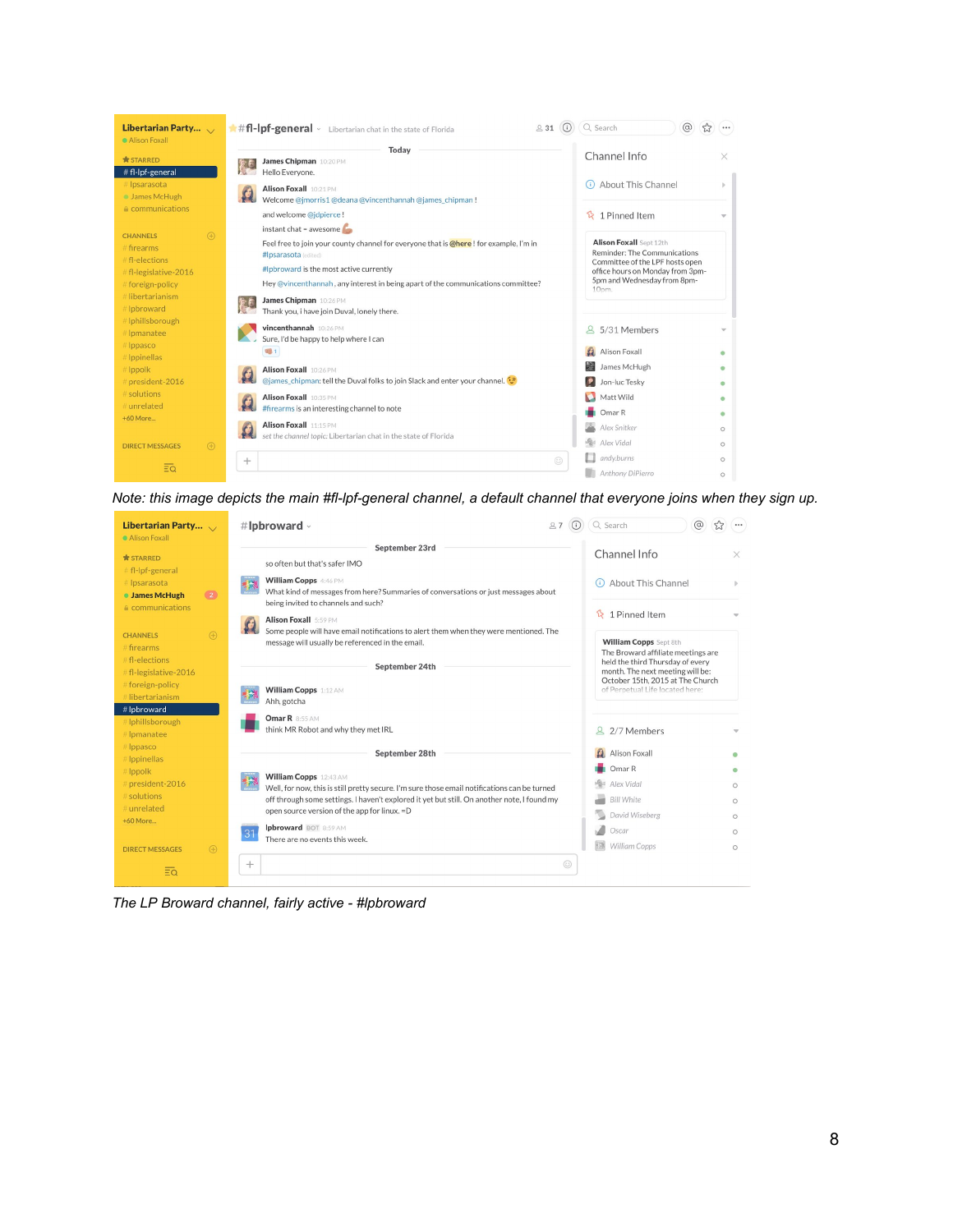

*And example of a private/secret channel: the communications committee*

### **How can members bring up issues with the party?**

In addition to direct chat on Slack, members may contact us officially through the contact forms on our website. We can create an official pipeline for their questions or comments and direct them to the right person or answer.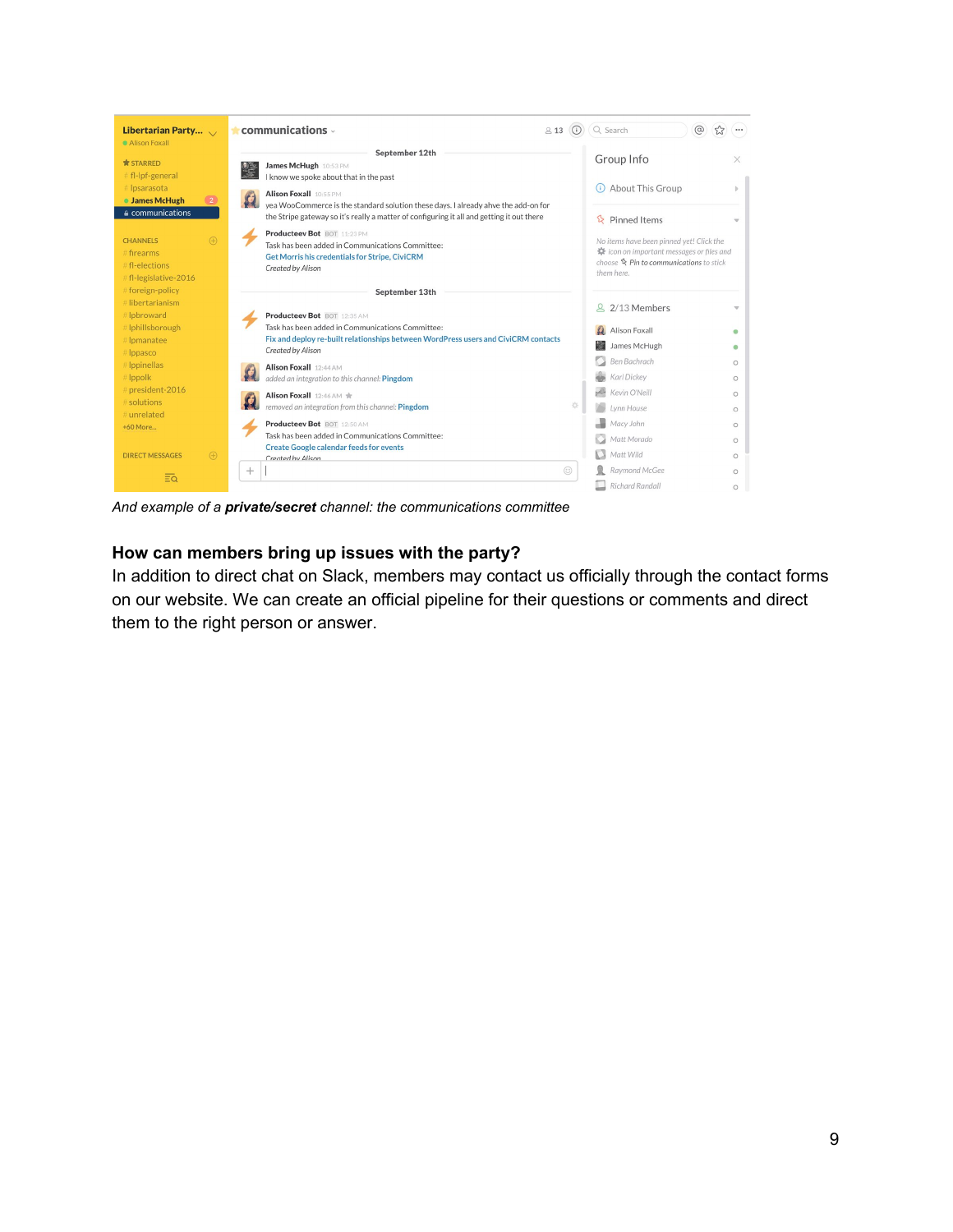## **ADDENDUM C**

# **Motion: Rename Facebook group "Libertarian Party of Florida" to "Florida Libertarians", relinquish control**

**Action:** Rename the group and remove LPF admins, leaving only *Neal Connor* as admin, the original creator of the group

## **Positive outcomes from this action:**

- Free up time spent administering and policing comments/posts
- Remove our association with items posted in this group
- Streamline our official social media channels

**Why:** The Facebook group in question is a public group that exists as a platform hosted and managed by the LPF that is open to non-members or anyone interested in our party or just plain libertarianism. The major problem of this group are regular people associating posts or thoughts shared in the group as statements from the LPF because it is our hosted platform. By removing our name and admins, we will distance ourselves from some of the garbage that is posted. Additionally, the communications team has more important work to manage and complete than to administer facebook comments and posts. By eliminating this hindrance, we can focus on growing our fan page and streamlining the rest of our communications.

**Planned Implementation**: The group will be renamed immediately. A message will be posted and pinned letting the group members know that the LPF will no longer be maintaining or administering the group and that the group will no longer be officially associated with the LPF.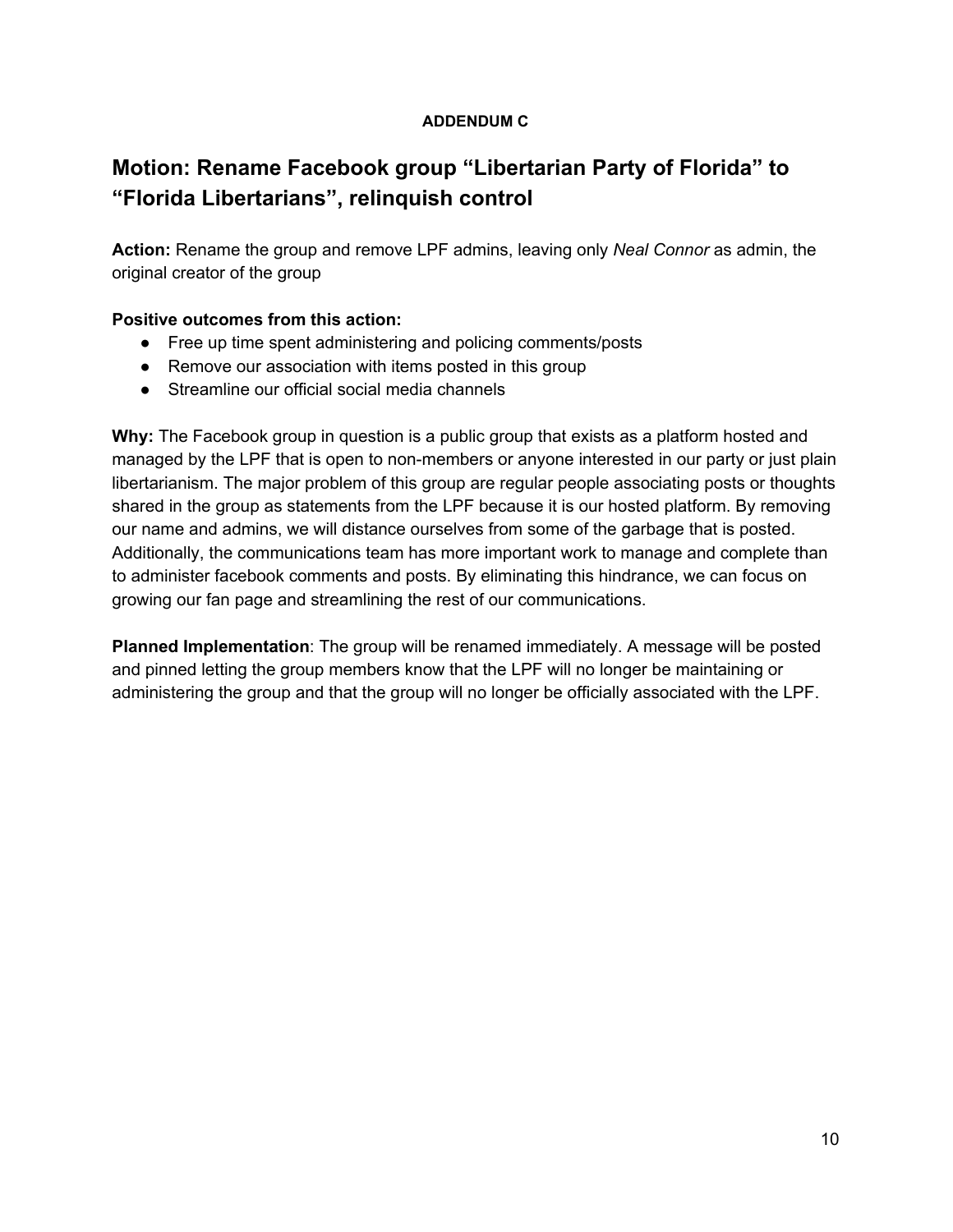**ADDENDUM D**

# **All Voters Vote Top-Two Primaries Amendment**

*LPF Position:* **NOT Supported**

 *Amendment Sponsor[:](http://dos.elections.myflorida.com/committees/ComDetail.asp?account=64632)* **[All Voters Vote,](http://dos.elections.myflorida.com/committees/ComDetail.asp?account=64632) Inc.** *Election Year:* **2016**

> *Ballot Title:* **All Voters Vote in Top Two Primary Elections for Congress, State Legislature, Governor, and Cabinet**

 *Ballot Summary:* **Allows all voters to vote in primaries for Congress, legislature, governor, and cabinet; eliminates government funded party nominations for those offices. Candidate nominated by party appears on ballot as party's nominee; other candidates may indicate party preference. Top two vote getters advance to general election regardless of party affiliation, except state office candidate obtaining majority of votes in primary is elected; provides for election of majority winner in Congressional primary if federal law is changed.**

 *Narrative:* **Florida is a closed primary state. This means that he purpose of primaries is for the voters of each party to identify the candidate that best represents their particular party in order to support and advance said candidate to the general election that is open to only one candidate identified from each of the other political parties.**

**Currently, voters choose to affiliate with a party or choose No Party Affiliation (NPA) on the voter registration form. The electorate may vote for only the candidates registered in the voter's party during a** *primary* **election. All voters, regardless of party affiliation, may vote on issues and candidates in nonpartisan races during a primary election or in a universal primary contest.**

 **In the** *general* **election, all voters, including NPAs, may vote for any of the candidates regardless of party affiliation.**

**The "All Voters Vote Top-Two Primaries Amendment," henceforth called "Top Two," not only permits open primaries in which the entire electorate (including NPAs) may vote in the primaries, it also permits ALL qualified candidates to appear on the primary election ballot regardless of their party affiliation.**

**The two candidates with the most votes advance to the general election, which will ALWAYS HAVE ONLY TWO candidates for each seat with opposition.**

**However, if the victor of a state race receives a majority of votes during the primary, he or she will be elected to office during the primary election and will not have to compete in the general election. This clause does not apply to federal candidates unless the federal law is changed.**

**Candidates on a Top Two ballot require a distinction between "party affiliated" and "party endorsed." A political party's nominee may have the party endorsed label next to his/her name. However, any candidate may choose whether or not to have his/her party affiliation listed.**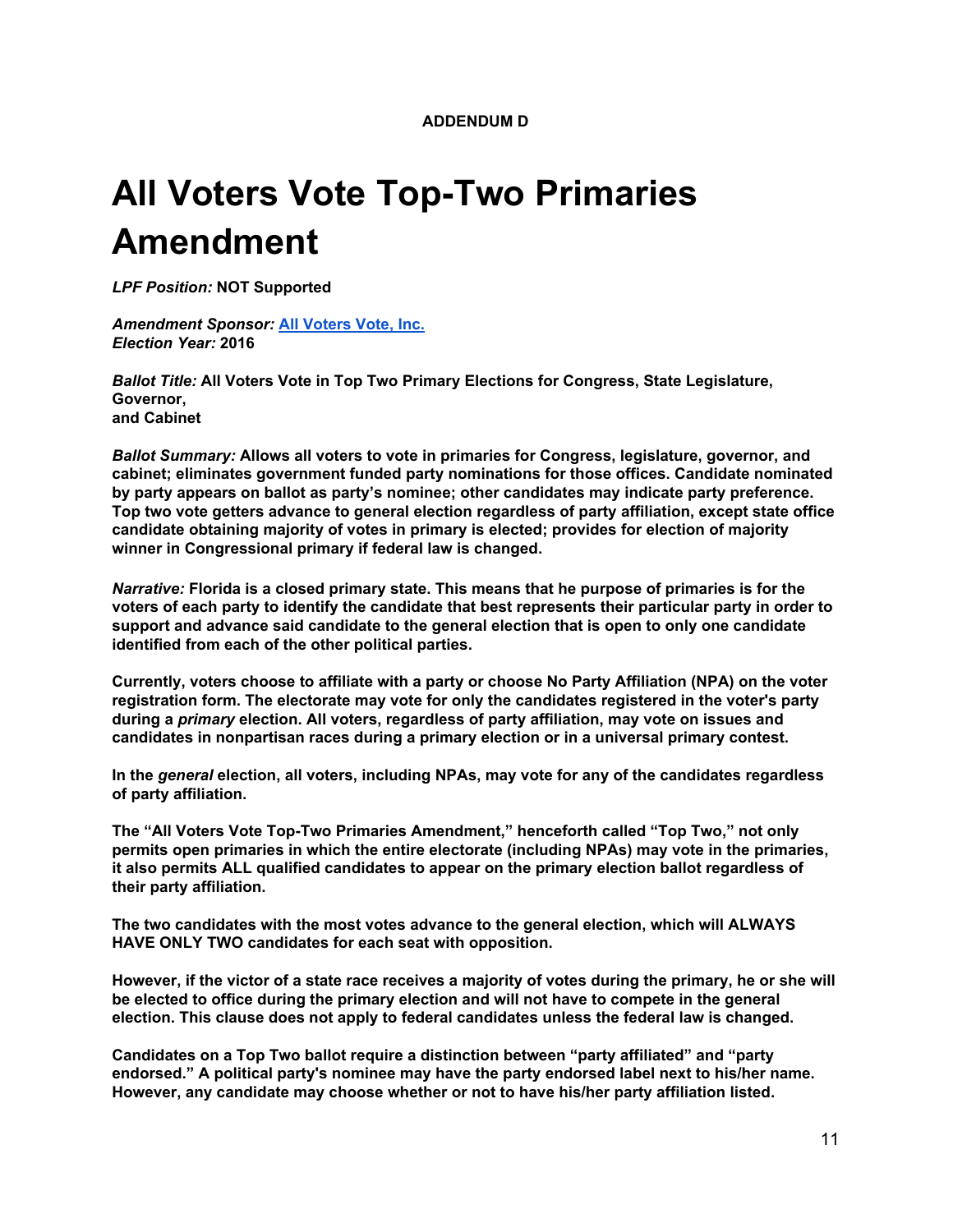**According to Richard Winger, ballot access expert, California, Louisiana, and Washington have a top two system. He states that as of August 3, 2015, there were 119 instances when a member of a party other than the Republican and Democratic Parties ran for federal or state office in a top-two system, and in which there were at least two major party members running. In all 119 instances, the minor party candidate did not place first or second and, thus, was eliminated from the general election.**

**Winger claims that "big business interests like top-two and have funded it lavishly in initiative campaigns, especially in Oregon last year. Michael Bloomberg contributed \$2,000,000 to the top-two initiative, as did John Arnold, a Houston billionaire. But top-two still lost in Oregon 2-1. It also lost in Oregon in 2008, also by 2-1. It lost in Arizona in 2012 by 2-1."**

**The intent of the legislation is to reduce polarization and to field moderate candidates. However, Winger claims that it has not done so in either Washington or California. According to Political Scientist Boris Shor, the nation's leading expert on legislative polarization, California still has the nation's most polarized legislature, and Washington state is 4th most polarized.**

**Turnout in California declined more than any other state between Nov. 2010 and Nov. 2014. In Nov. 2010 Californians had 6 parties from which to choose in each statewide election. In Nov. 2014, there was only one Democrat and one Republican on the Nov. ballot for each statewide race. California is the only state in which voters who didn't want to vote for a Republican or a Democrat couldn't vote at all.**

**According to Christina Tobin of Free and Equal, incumbents rarely lose under Top Two.**

**In summary, the LPF Legislative Review Committee DOES NOT SUPPORT Top Two elections because, in all likelihood:**

- **●**
- **● only big money candidates will end up in the general election**
- **●**
- **● Libertarians will be unlikely to appear on a general election ballot**
- **●**
- **● although it claims that government subsidized primaries for the purpose of nominating candidates is eliminated (parties will bear the cost of a 'pre-primary", there will still most likely always be two elections (a primary and a general election) for each election cycle.**
- **●**
- **● voter turnout and voter engagement will be severely reduced in the general election resulting in a candidate selected by a small percentage of the electorate**
- **●**
- **● incumbents rarely lose**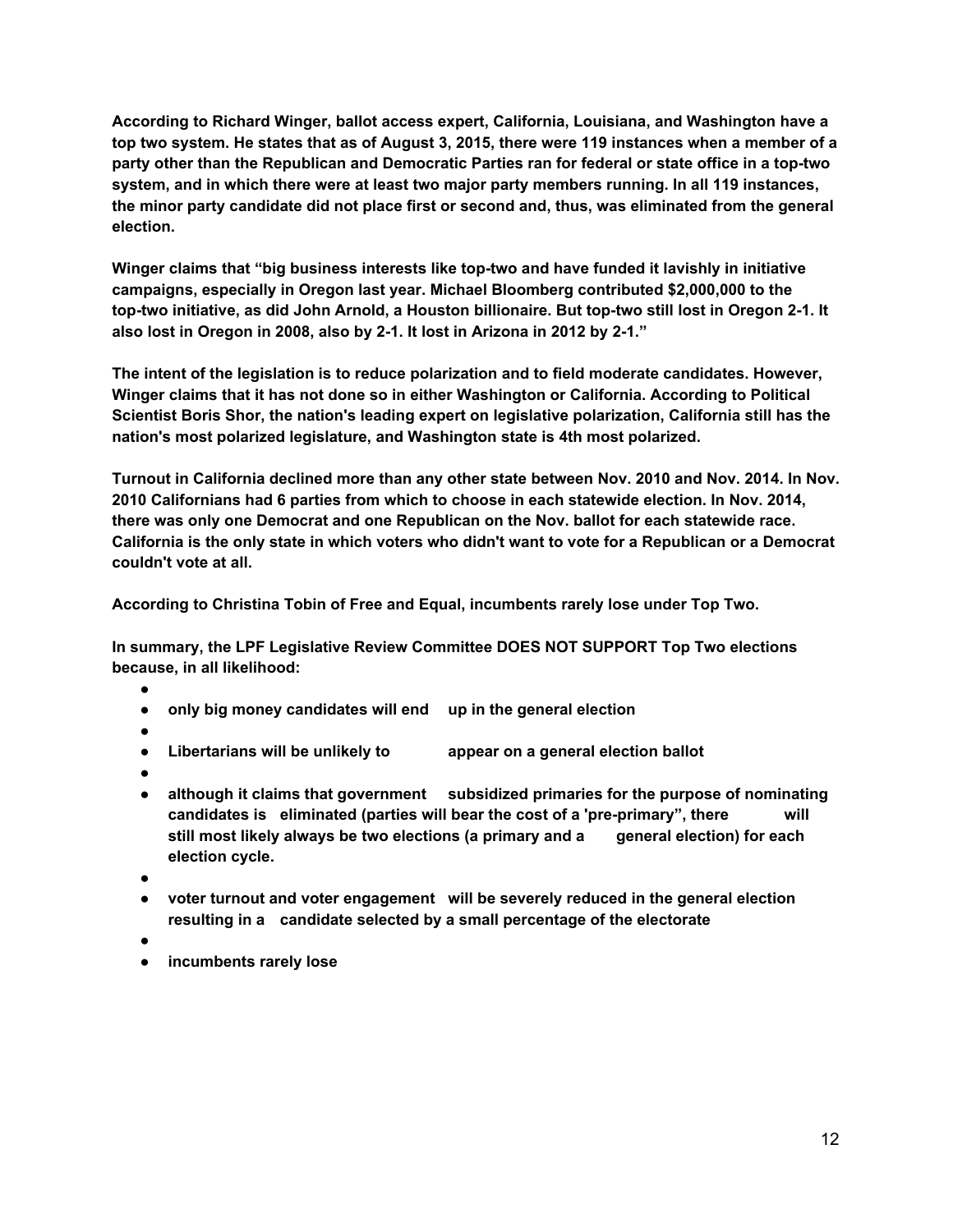## **ADDENDUM E**

| Count                   | <b>Majority</b>         |                         | 2/3 Majority 3/4 Majority |
|-------------------------|-------------------------|-------------------------|---------------------------|
| $\overline{\mathbf{1}}$ | $\overline{\mathbf{1}}$ | $\overline{\mathbf{1}}$ | $\overline{\mathbf{1}}$   |
| $\mathbf 2$             | $\overline{\mathbf{2}}$ | $\overline{\mathbf{2}}$ | $\mathbf 2$               |
| $\overline{\mathbf{3}}$ | $\mathbf{2}$            | $\overline{\mathbf{2}}$ | $\overline{\mathbf{3}}$   |
| $\overline{\mathbf{4}}$ | $\overline{\mathbf{3}}$ | $\overline{\mathbf{3}}$ | $\mathbf{3}$              |
| 5                       | $\mathbf 3$             | $\overline{\mathbf{4}}$ | $\overline{\mathbf{4}}$   |
| 6                       | $\overline{\mathbf{4}}$ | $\overline{\mathbf{4}}$ | 5                         |
| $\overline{7}$          | $\overline{\mathbf{4}}$ | 5                       | $\bf 6$                   |
| 8                       | ${\bf 5}$               | $\bf 6$                 | $\bf 6$                   |
| 9                       | $\overline{\mathbf{5}}$ | $\bf 6$                 | $\overline{\mathbf{7}}$   |
| 10                      | $\bf 6$                 | $\overline{\mathbf{7}}$ | 8                         |
| 11                      | $\bf 6$                 | 8                       | $\boldsymbol{9}$          |
| 12                      | $\overline{7}$          | 8                       | $\boldsymbol{9}$          |
| 13                      | $\overline{\mathbf{7}}$ | 9                       | 10                        |
| 14                      | 8                       | 10                      | 11                        |
| 15                      | 8                       | 10                      | 12                        |
| 16                      | $\boldsymbol{9}$        | 11                      | 12                        |
| 17                      | $\boldsymbol{9}$        | 12                      | 13                        |
| 18                      | 10                      | 12                      | 14                        |
| 19                      | 10                      | 13                      | 15                        |
| 20                      | 11                      | 14                      | 15                        |
| 21                      | 11                      | 14                      | 16                        |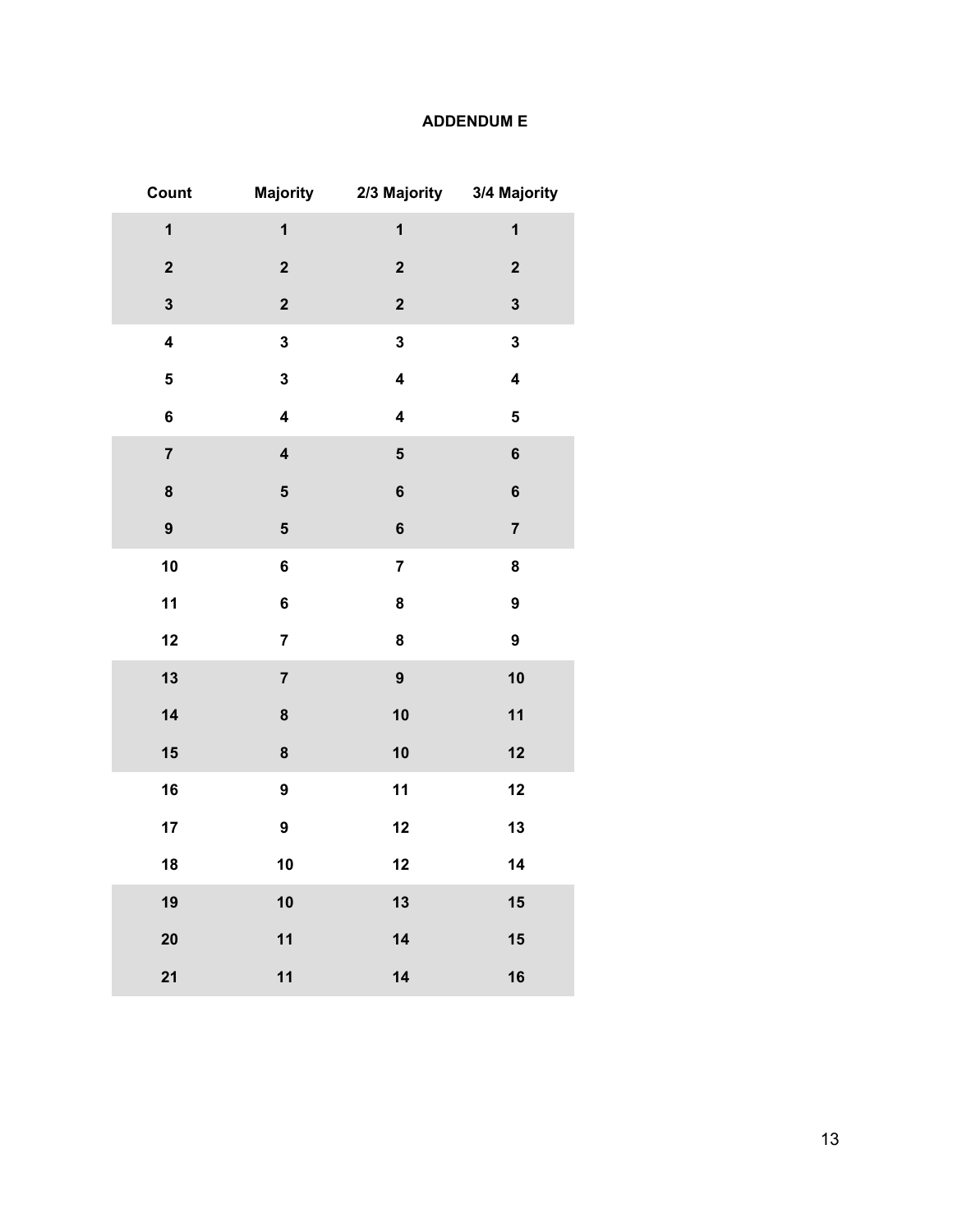## Chair

|                | [VACANT], Chair                  |   |
|----------------|----------------------------------|---|
|                | [VACANT], Vice Chair             |   |
| 1              | James Morris, Treasurer          | y |
| $\overline{2}$ | Char-Lez Braden, Secretary       |   |
| 3              | Jared Jones, At Large 1          | y |
| 4              | Matt Worley, At Large 2          | y |
| 5              | Omar Recuero, At Large 3         | y |
|                | [VACANT], Region 1               |   |
|                | [VACANT], Region 2               |   |
|                | [VACANT], Region 3               |   |
| 6              | Crystal Turner, Region 4         | y |
| $\overline{7}$ | Ken Willey, Region 5             | y |
|                | [VACANT], Region 6               |   |
| 8              | Vicki Kirkland, Region 7         | y |
|                | [VACANT], Region 8               |   |
| 9              | George Lebovitz, Region 9        | у |
| 10             | Denise Smith, Region 10          | у |
| 11             | Martin Sullivan, Region 11       | у |
| 12             | Dawn Drellos-Thompson, Region 12 | у |
| 13             | Karl Dickey, Region 13           | y |
| 14             | Steven Nekhaila, Region 14       | у |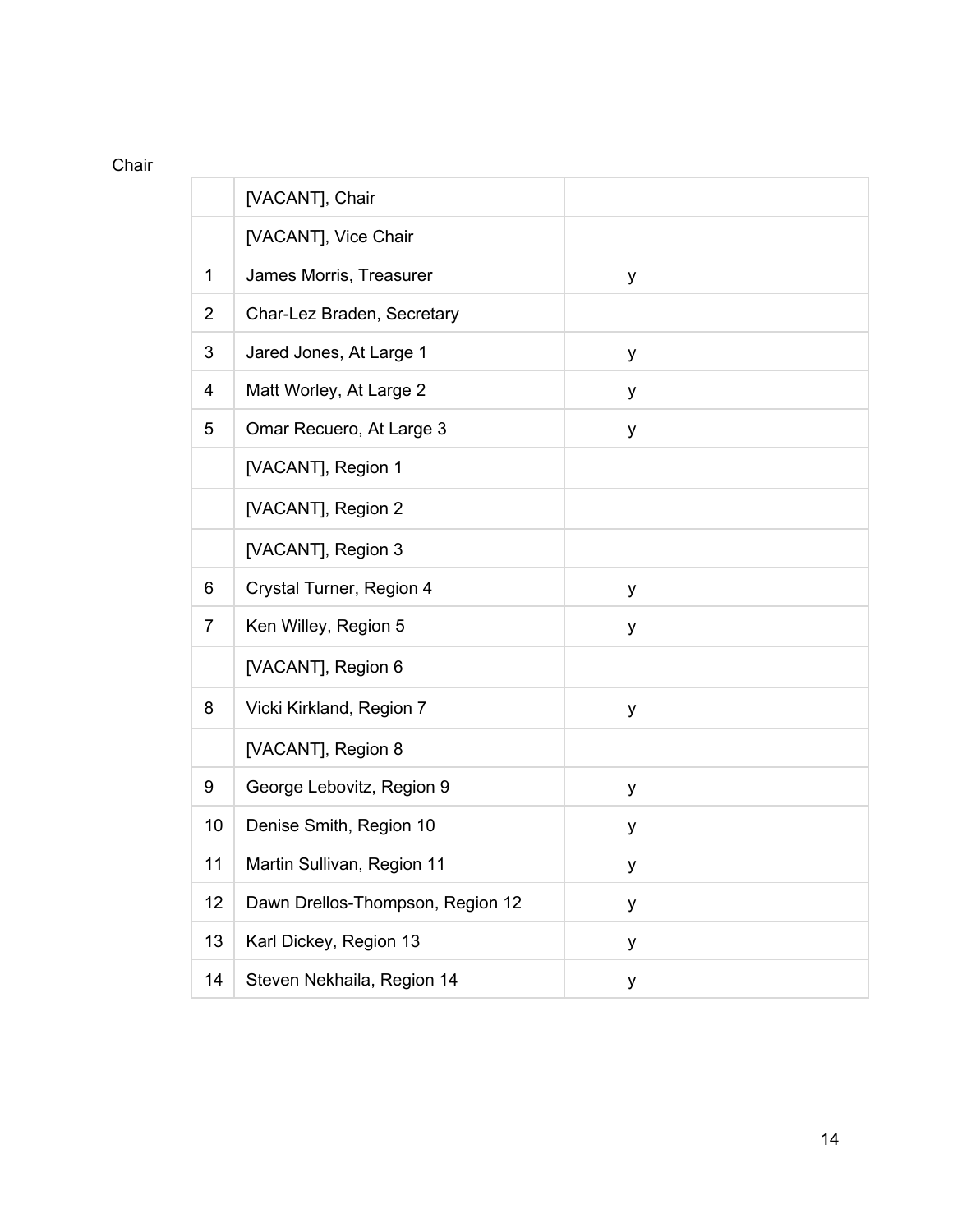## vice chair

|                | [VACANT], Chair                  |     |
|----------------|----------------------------------|-----|
|                | [VACANT], Vice Chair             |     |
| 1              | James Morris, Treasurer          | y   |
| $\overline{2}$ | Char-Lez Braden, Secretary       |     |
| 3              | Jared Jones, At Large 1          | n   |
| 4              | Matt Worley, At Large 2          | n   |
| 5              | Omar Recuero, At Large 3         | abs |
|                | [VACANT], Region 1               |     |
|                | [VACANT], Region 2               |     |
|                | [VACANT], Region 3               |     |
| 6              | Crystal Turner, Region 4         | y   |
| $\overline{7}$ | Ken Willey, Region 5             | у   |
|                | [VACANT], Region 6               |     |
| 8              | Vicki Kirkland, Region 7         | y   |
|                | [VACANT], Region 8               |     |
| 9              | George Lebovitz, Region 9        | y   |
| 10             | Denise Smith, Region 10          | n   |
| 11             | Martin Sullivan, Region 11       | abs |
| 12             | Dawn Drellos-Thompson, Region 12 | y   |
| 13             | Karl Dickey, Region 13           | y   |
| 14             | Steven Nekhaila, Region 14       | y   |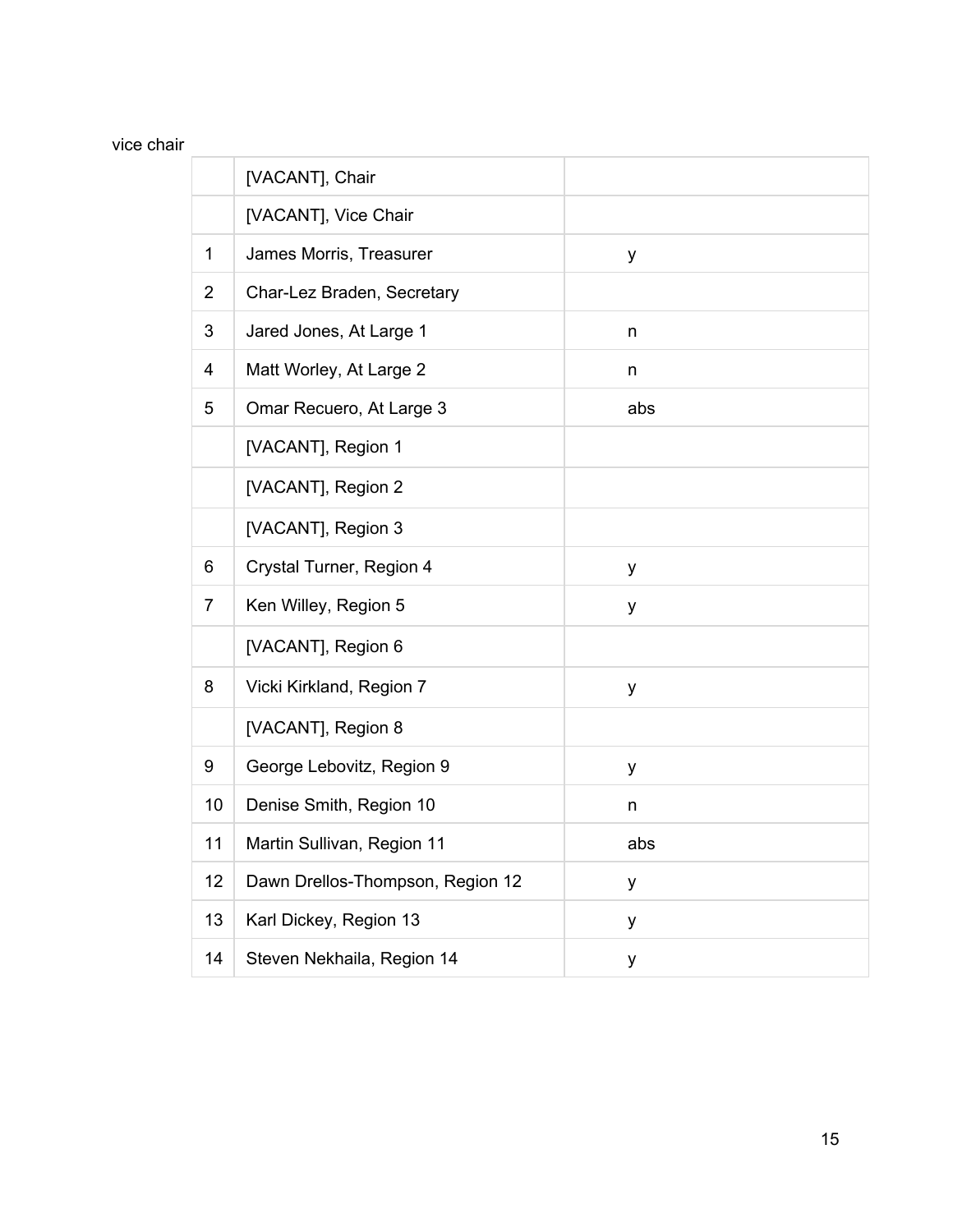## **secretary**

|                | [VACANT], Chair                  |     |
|----------------|----------------------------------|-----|
|                | [VACANT], Vice Chair             |     |
| $\mathbf{1}$   | James Morris, Treasurer          | у   |
| $\overline{2}$ | Char-Lez Braden, Secretary       |     |
| 3              | Jared Jones, At Large 1          | y   |
| 4              | Matt Worley, At Large 2          | у   |
| 5              | Omar Recuero, At Large 3         | у   |
|                | [VACANT], Region 1               |     |
|                | [VACANT], Region 2               |     |
|                | [VACANT], Region 3               |     |
| 6              | Crystal Turner, Region 4         | у   |
| $\overline{7}$ | Ken Willey, Region 5             | у   |
|                | [VACANT], Region 6               |     |
| 8              | Vicki Kirkland, Region 7         | у   |
|                | [VACANT], Region 8               |     |
| 9              | George Lebovitz, Region 9        | у   |
| 10             | Denise Smith, Region 10          | у   |
| 11             | Martin Sullivan, Region 11       | у   |
| 12             | Dawn Drellos-Thompson, Region 12 | abs |
| 13             | Karl Dickey, Region 13           | у   |
| 14             | Steven Nekhaila, Region 14       | у   |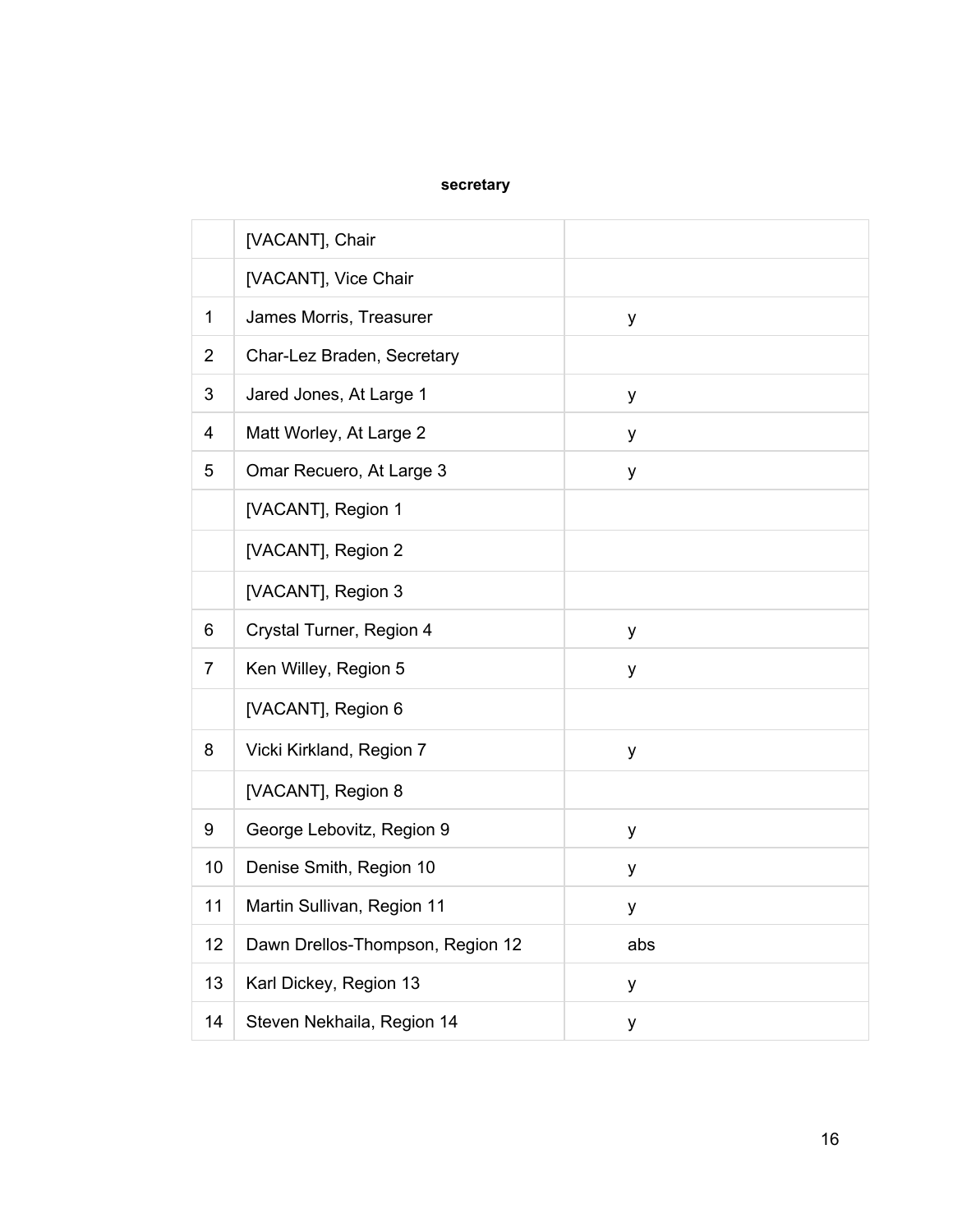## **motion to postpon 356**

|                | [VACANT], Chair                  |   |
|----------------|----------------------------------|---|
|                | [VACANT], Vice Chair             |   |
| 1              | James Morris, Treasurer          | n |
| $\overline{2}$ | Char-Lez Braden, Secretary       |   |
| 3              | Jared Jones, At Large 1          | y |
| 4              | Matt Worley, At Large 2          | у |
| 5              | Omar Recuero, At Large 3         | n |
|                | [VACANT], Region 1               |   |
|                | [VACANT], Region 2               |   |
|                | [VACANT], Region 3               |   |
| 6              | Crystal Turner, Region 4         | n |
| $\overline{7}$ | Ken Willey, Region 5             | у |
|                | [VACANT], Region 6               |   |
| 8              | Vicki Kirkland, Region 7         | n |
|                | [VACANT], Region 8               |   |
| 9              | George Lebovitz, Region 9        | n |
| 10             | Denise Smith, Region 10          | n |
| 11             | Martin Sullivan, Region 11       | n |
| 12             | Dawn Drellos-Thompson, Region 12 | y |
| 13             | Karl Dickey, Region 13           | n |
| 14             | Steven Nekhaila, Region 14       | у |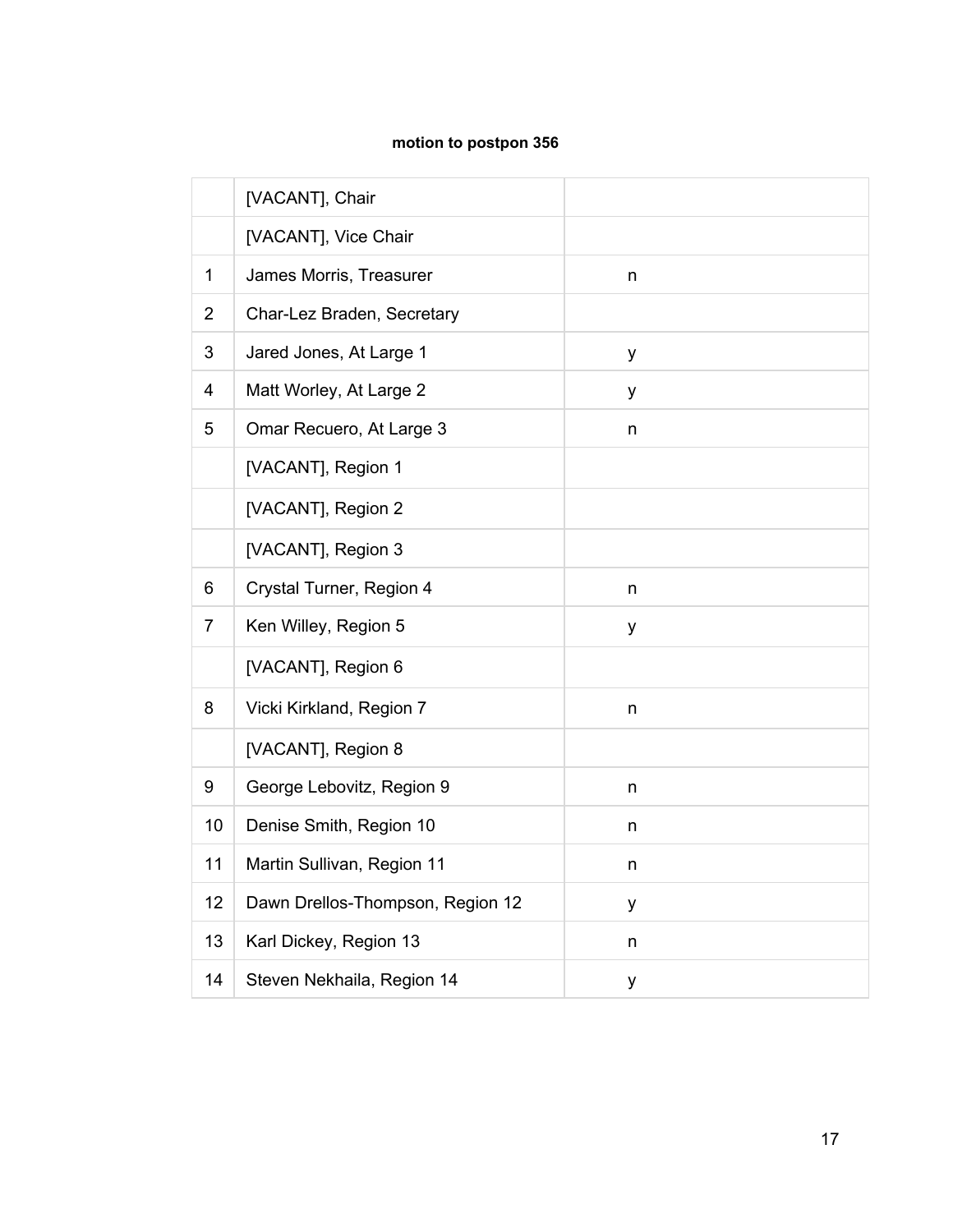#### **motion 361**

|                | [VACANT], Chair                  |   |
|----------------|----------------------------------|---|
|                | [VACANT], Vice Chair             |   |
| 1              | James Morris, Treasurer          | y |
| $\overline{2}$ | Char-Lez Braden, Secretary       |   |
| 3              | Jared Jones, At Large 1          | y |
| 4              | Matt Worley, At Large 2          | у |
| 5              | Omar Recuero, At Large 3         | y |
|                | [VACANT], Region 1               |   |
|                | [VACANT], Region 2               |   |
|                | [VACANT], Region 3               |   |
| 6              | Crystal Turner, Region 4         | у |
| $\overline{7}$ | Ken Willey, Region 5             | y |
|                | [VACANT], Region 6               |   |
| 8              | Vicki Kirkland, Region 7         | y |
|                | [VACANT], Region 8               |   |
| 9              | George Lebovitz, Region 9        | у |
| 10             | Denise Smith, Region 10          | у |
| 11             | Martin Sullivan, Region 11       | у |
| 12             | Dawn Drellos-Thompson, Region 12 | y |
| 13             | Karl Dickey, Region 13           | у |
| 14             | Steven Nekhaila, Region 14       | у |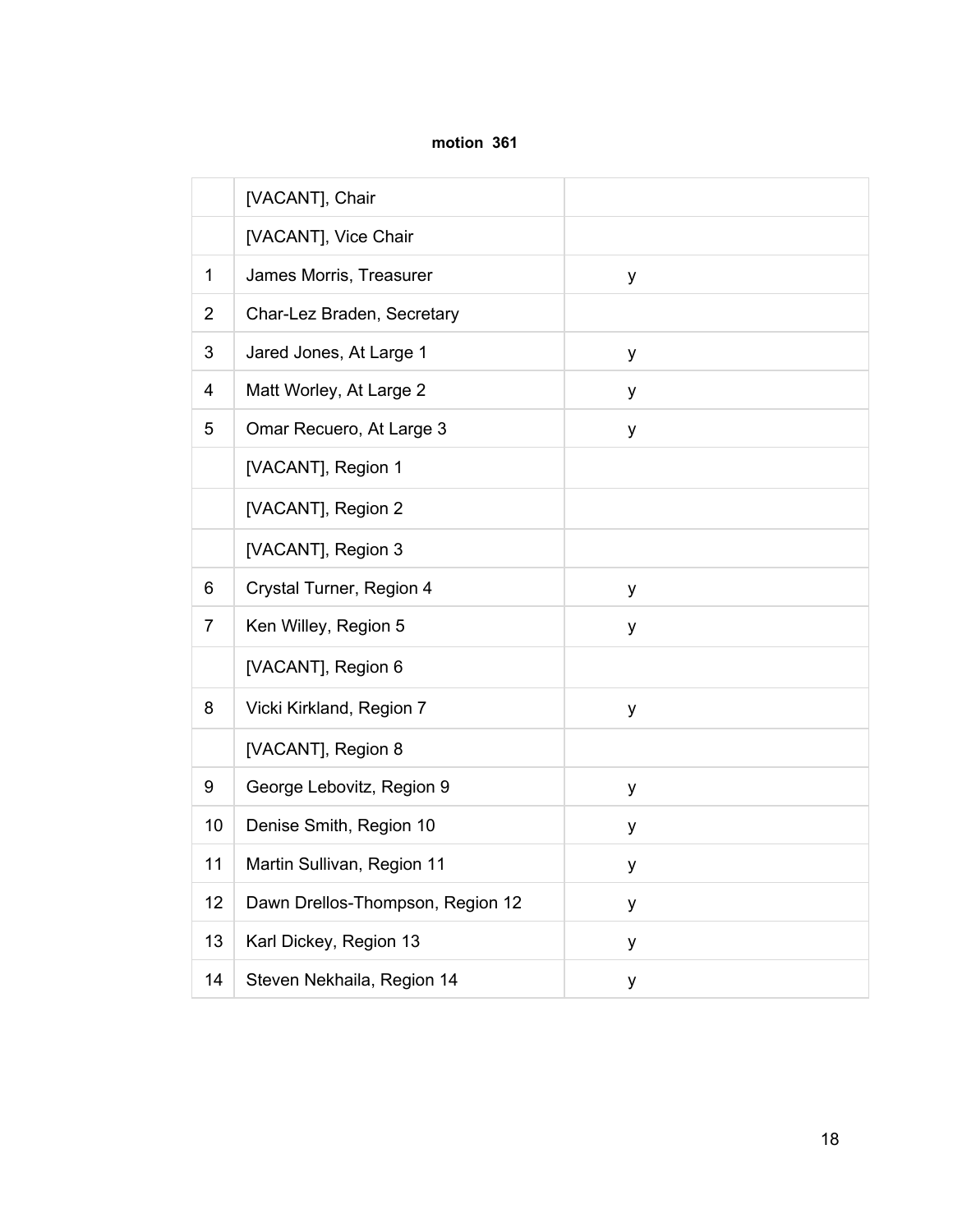## **motion** 362

|                | [VACANT], Chair                  |         |
|----------------|----------------------------------|---------|
|                | [VACANT], Vice Chair             |         |
| 1              | James Morris, Treasurer          | n       |
| $\overline{2}$ | Char-Lez Braden, Secretary       |         |
| 3              | Jared Jones, At Large 1          | у       |
| 4              | Matt Worley, At Large 2          | у       |
| 5              | Omar Recuero, At Large 3         | n.      |
|                | [VACANT], Region 1               |         |
|                | [VACANT], Region 2               |         |
|                | [VACANT], Region 3               |         |
| 6              | Crystal Turner, Region 4         | n       |
| $\overline{7}$ | Ken Willey, Region 5             | n       |
|                | [VACANT], Region 6               |         |
| 8              | Vicki Kirkland, Region 7         | n       |
|                | [VACANT], Region 8               |         |
| 9              | George Lebovitz, Region 9        | n       |
| 10             | Denise Smith, Region 10          | у       |
| 11             | Martin Sullivan, Region 11       | у       |
| 12             | Dawn Drellos-Thompson, Region 12 | abs     |
| 13             | Karl Dickey, Region 13           | $\sf n$ |
| 14             | Steven Nekhaila, Region 14       | у       |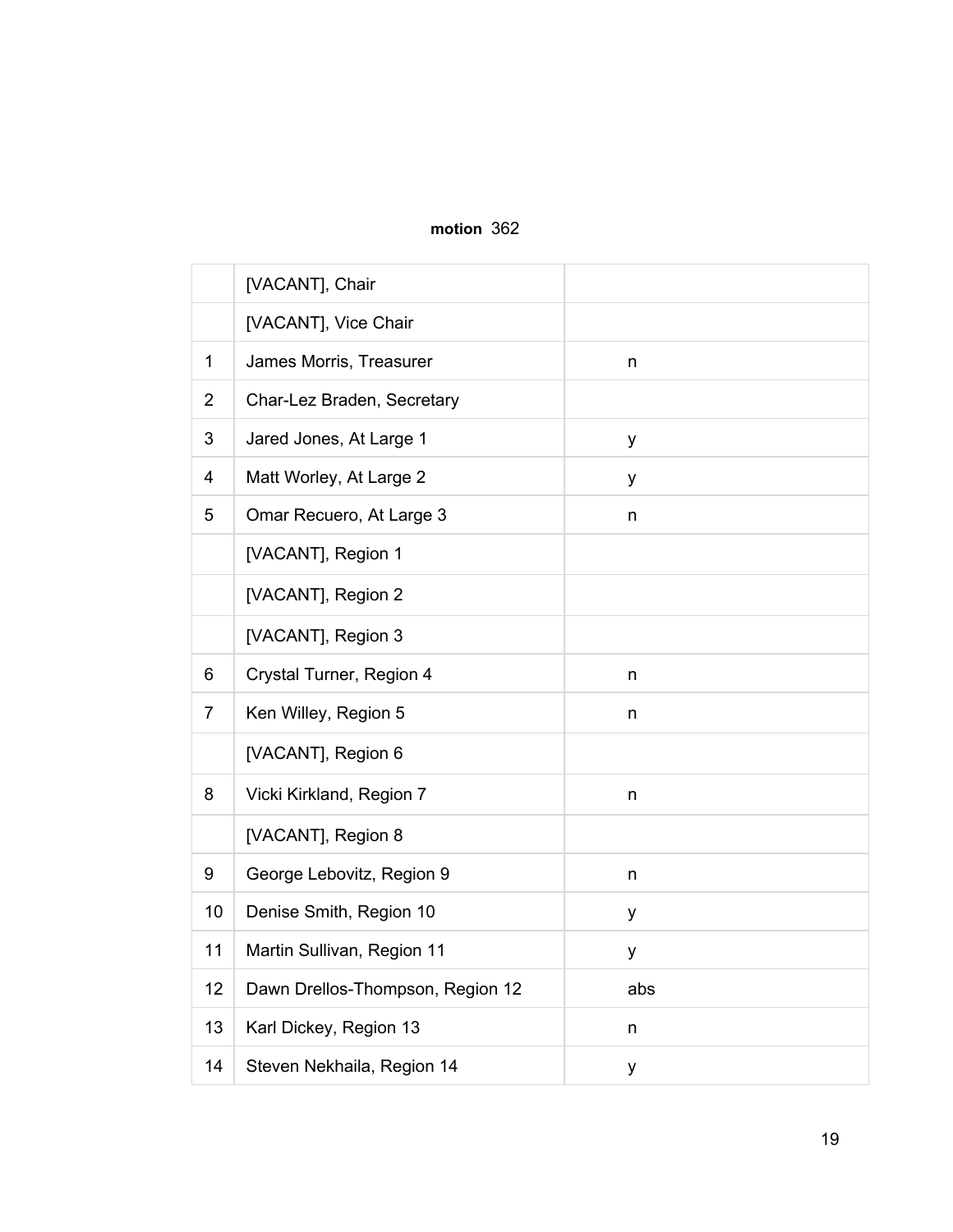|                | <b>INQUON</b> JUJ                |   |  |  |
|----------------|----------------------------------|---|--|--|
|                | [VACANT], Chair                  |   |  |  |
|                | [VACANT], Vice Chair             |   |  |  |
| 1              | James Morris, Treasurer          | y |  |  |
| $\overline{2}$ | Char-Lez Braden, Secretary       |   |  |  |
| 3              | Jared Jones, At Large 1          | у |  |  |
| $\overline{4}$ | Matt Worley, At Large 2          | у |  |  |
| 5              | Omar Recuero, At Large 3         | у |  |  |
|                | [VACANT], Region 1               |   |  |  |
|                | [VACANT], Region 2               |   |  |  |
|                | [VACANT], Region 3               |   |  |  |
| 6n             | Crystal Turner, Region 4         |   |  |  |
| 7n             | Ken Willey, Region 5             |   |  |  |
|                | [VACANT], Region 6               |   |  |  |
| 8n             | Vicki Kirkland, Region 7         |   |  |  |
|                | [VACANT], Region 8               |   |  |  |
| 9n             | George Lebovitz, Region 9        |   |  |  |
| 10<br>у        | Denise Smith, Region 10          |   |  |  |
| 11<br>у        | Martin Sullivan, Region 11       |   |  |  |
| 12<br>у        | Dawn Drellos-Thompson, Region 12 |   |  |  |

## **motion** 363